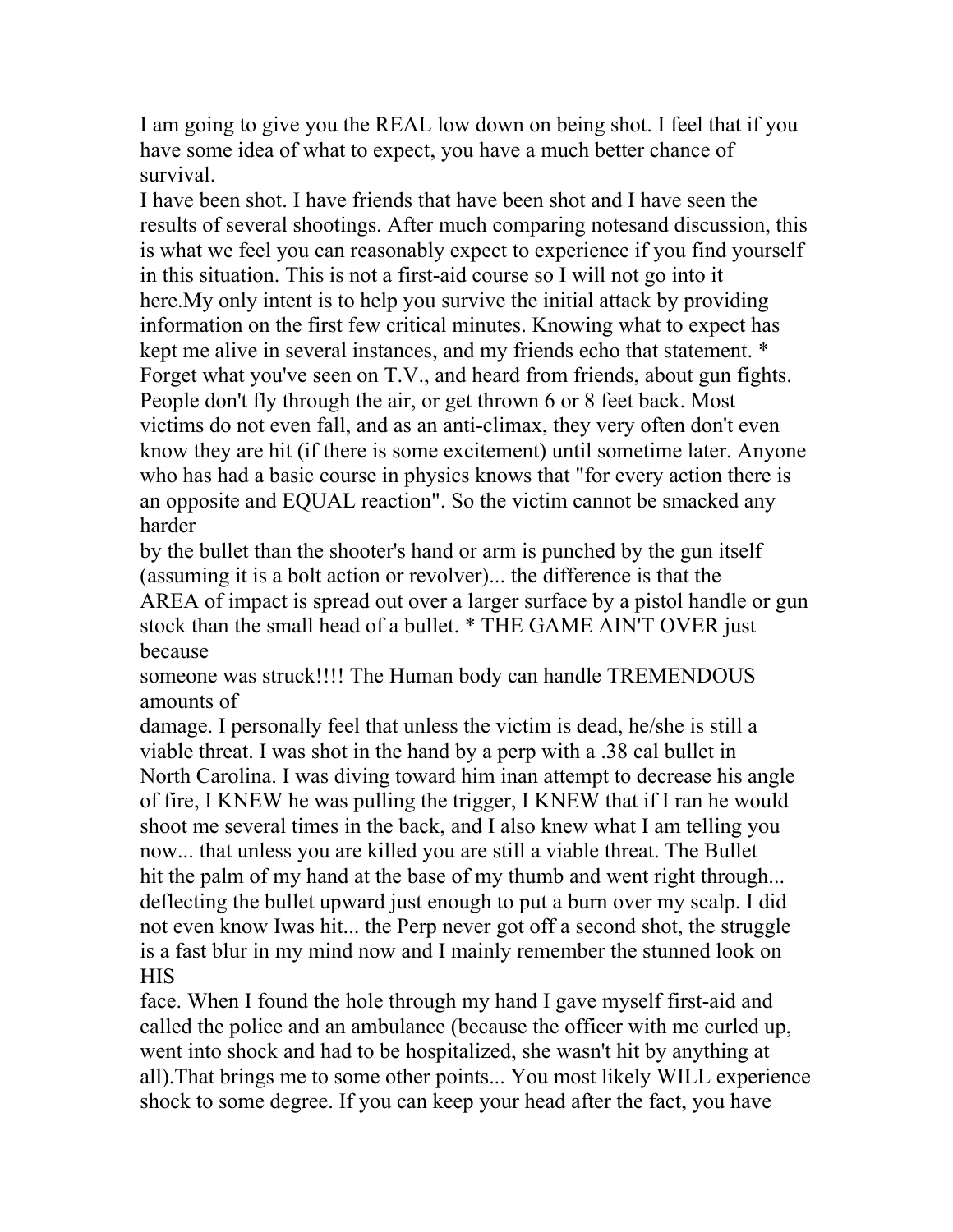several advantages (believe it or not) and a good chance of living. The shooter probably doesn't know the Info I am giving you so he thinks you are out of the picture. Get ready, you are in for an adrenaline smack that will literally make you feel like Superman. We are talking strength and speed like you have never known! Those are your advantages.. it's up to you what you do with them now that you know, but I STRONGLY recommend that you do

SOMETHING other than lay there and wait to bleed to death. I was shot in the

Leg and hip several times by 7.62 X 39 (AK-47)... I knew something was wrong

but it did not dawn on me that I was hit. I just couldn't seem to keep my feet under me long enough to stand up. I thought I had tripped over something and fell into a patch of oil. Even so, once I figured out that the oil was MY blood and that I was hit, I managed to still return some sort of effective fire until help arrived.\* Expect to feel "detached" for a few moments.. this feeling will come and go but is greatest AFTER the threat is over.. KEEP CALM OR YOU MAY DIE!FEAR is the mind killer.\* If hit in an

extremity the Limb may not work... so expect that and practice off hand shooting, shooting prone, etc..\* Usually there is no initial pain...that comes later.. and it DOES come! You MAY feel a tingling...but I doubt it unless you are really the calm type.\* As stated before, expect a MAJOR adrenaline rush... this may cause you to over-compensate if you return fire, But for a minute or so you are going to be stronger than you would ever believe possible. You can also expect your thinking to be very, very clear and quick... if you remain calm and decide you want it to be(and you had BETTER want it to be). Think it, and your body WILL respond. If you are hit

in a major organ or nerve center...at least grab the bastard by the throat and take him with you...they will have to literally pry your fingers out of his skin.\* Your stomach may feel cold and it may hurt terribly after the initial threat is over... it may even feel as if you have been "gut shot". Inspect be sure you are not, but remember that this is normal. I'm not saying that this will be a walk in the park... In just a few minutes you will have to deal with all kinds of complications... I am only trying to let you see that God gave us some POWERFUL survival mechanisms to help give us

an edge (Most animals don't have these mechanisms...just watch National Geographic) so don't waste that edge by allowing fear or confusion to take